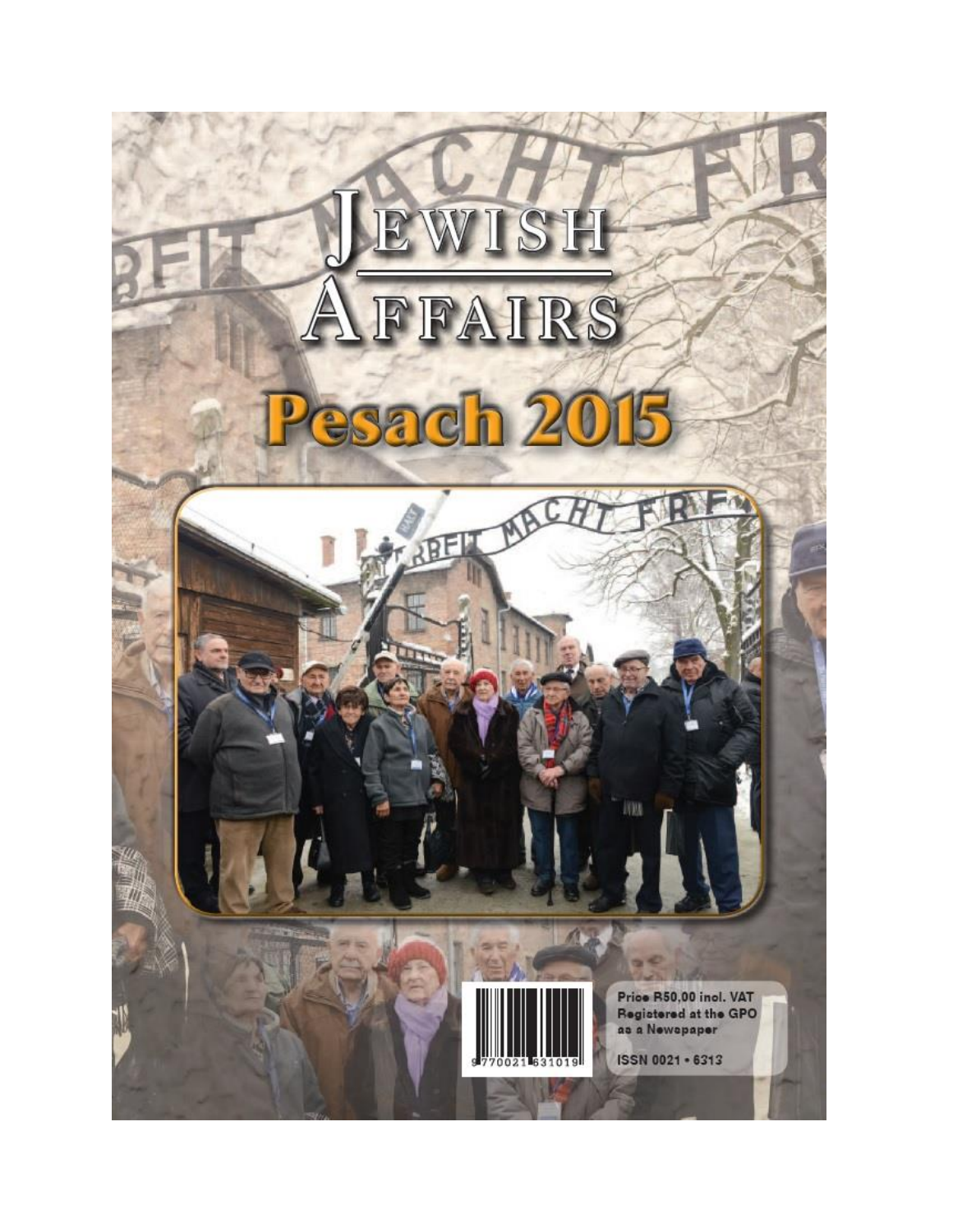## **THE NEW REFORM JUDAISM – CHALLENGES AND REFLECTIONS**

## Beverley May

JEWISH AFFAIRS  $\Box$  Pesach 2015

The concept of reforming Reform Judaism is an intriguing reason to read this book.

Innovation, improvement and the search for the Next Big Thing are at the heart of modern society. Religions, on the other hand, have a reputation for resisting modernity and the changes that it brings. Chaim Potok wrote about these competing forces when, referencing Maimonides, said that his writings reflected "two essentially irreconcilable approaches at the very core of Judaism; one rational, facing outward toward the world and general culture, eager for all worthwhile knowledge, prepared to enter the market place of ideas. The other mystical, facing inward toward its own sources, possessed of its unalloyed vision of Jewish destiny, feeding off its inner strength and rejecting vehemently any small distortion of its vision of reality from civilizations alien to what it sees as the pure essence of Judaism" (*Wandering – History of the Jews*, Fawcett Books, New York, 1978). Alongside the challenges of a Jewish religious stream grappling with the need to change, this book also presents an opportunity to learn more than the fuzzy biosphere of hearsay can provide about what Reform Judaism is truly about.

The first sentence provides a succinct evaluation: "a practical approach to religious observance that acknowledges the need to bring one's ritual practice into harmony with one's actual religious beliefs." Further clarification includes, "The Reform movement accepts that the Torah should be interpreted to meet the needs of contemporary Jews. This is not a new approach. The sages of the classical rabbinic tradition explicitly argued that the Torah was not in heaven and that God had given the responsibility for the interpretation of that Torah to human beings. Yet the Reform movement took this idea much further than traditionalists could because they were freed from the shackles of *Halacha*. Not having to follow thousands of detailed laws, Reform Jews could completely re-conceptualize what it meant to be a religious Jew and how Judaism could and should be practiced."

In the Chapter entitled 'In Search of a Reform Jewish Theology', there is a section that deals with the problems associated with defining Judaism. This section should resonate across the board, irrespective of Jewish affiliation. The writer discusses the majority of classic definitions, skillfully describing how our culture, religion, history and ancestry all cohere into the definition of Judaism. This section also presents a picture of the diversity inherent in Judaism, "The diversity of Jewish belief systems multiplied by the middle of the Second Temple Period. Part of the fascination with the Dead Sea Scrolls is the alternative belief system or systems they reveal. Jews in the biblical era and particularly the Second Temple period apparently believed in all sorts of different things."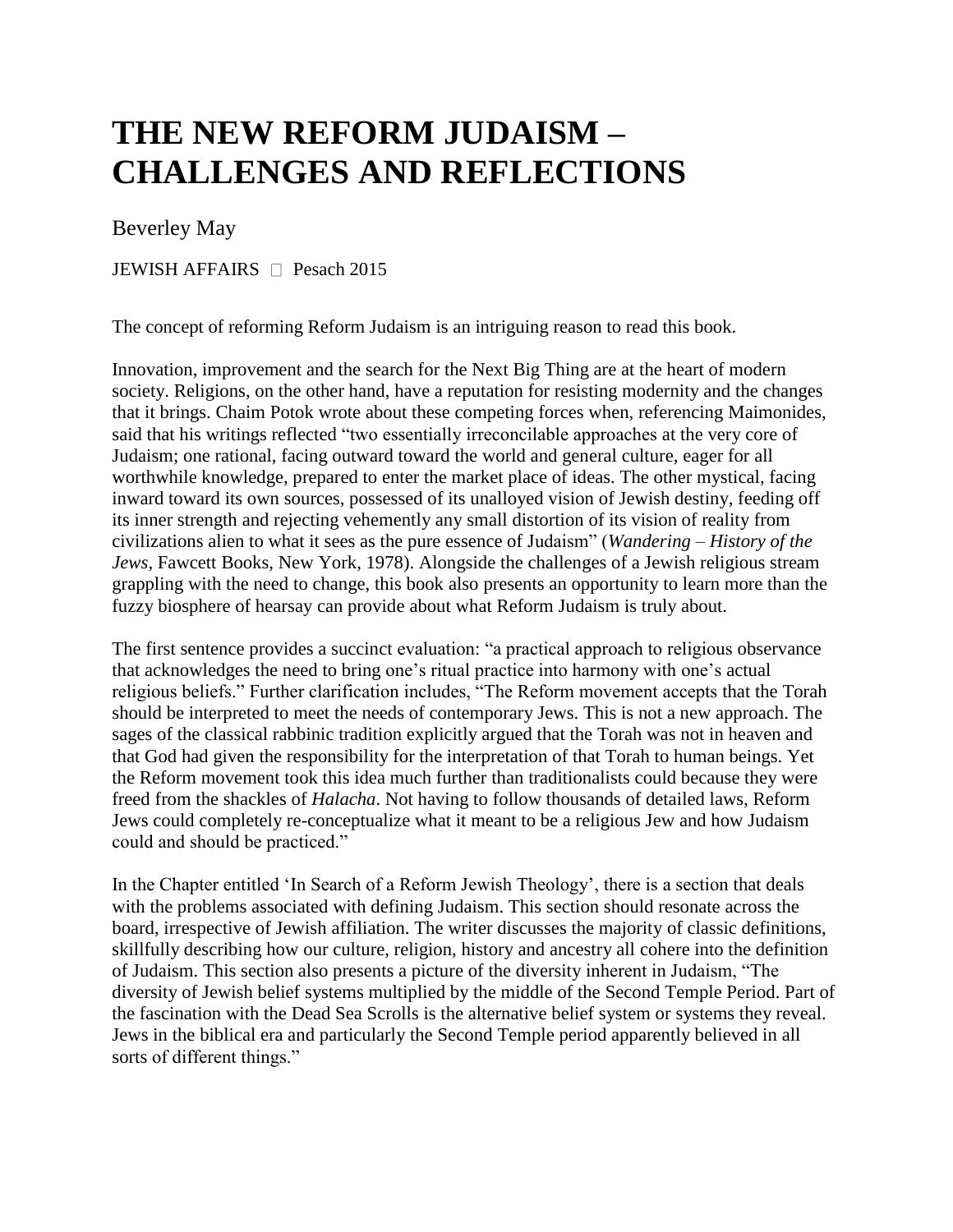In this way, the author lays down a foundation for the reader, clarifying the key tenets of this stream of Judaism and then moves on to the challenges that it faces.

The book approaches familiar, traditional challenges with forthrightness, none more so than inclusivity. All streams of Judaism grapple with this issue and Reform Jews have dealt with discrimination applied to some ritual obligations to ensure that no Jew should be limited in their religious practice in any way. This inclusivity has become the hallmark of the modern Reform movement. Women, gays, lesbians, bisexual and transgendered Jews are all given equal opportunity to practice their religion on equal terms with male, heterosexual, Jews. This being said, the book points out that in spite of this inclusive approach, it took until 1972 for the first woman Rabbi (Rabbi Sally Priesand) to be ordained in the Reform movement.

The author has spent time in South Africa and it was interesting to read his views on our particular community. With respect to kashrut, he explains that American Reform Jews were radical in their rejection of dietary laws, relative to other diaspora communities: "Progressive Jews in England, Australia, South Africa, New Zealand and other English-speaking countries generally live in Jewish communities where the majority of Jews affiliate with Orthodoxy. That does not mean that they themselves are practicing Orthodox Judaism, because most are not. Nevertheless, they support the Orthodox system of synagogue life and its insistence on the centrality of Jewish law, at least in public observances. Reform Jews in these countries are judged on this basis and as a result feel tremendous pressure to confirm as much as possible to communal norms."

This is contrary to the state of affairs in the United States, as American Jews have a long history of accepting religious pluralism. The following statement from the Pittsburgh Platform (1885) codified the American Reform's movement on *kashrut*: "We hold that all such Mosaic and Rabbinical laws as regulate diet, priestly purity, and dress originated in ages and under the influence of ideas entirely foreign to our present mental and spiritual state." These laws "fail to impress the modern Jew with a spirit of priestly holiness; their observance in our days in apt rather to obstruct than to further modern spiritual elevation." With reference to Rabbi Isaac Mayer Wise, the author says, "he and many others in the Reform movement felt that the emphasis needed to be shifted from pointless obsession with what goes into one's mouth, to greater concern over the words that come out of one's mouth."

Rabbi Kaplan points out that many forgot that the laws regulating diet were rejected because they were believed to hinder rather than encourage spirituality. In the spirit of this courageous assessment of Reform Judaism, the author discusses the volte face on a blanket rejection of traditional food restrictions as the movement began to re-evaluate their attitudes towards *kashrut*  and to reconsider long-abandoned practices.

In the chapter entitled 'Marriage and Divorce', the author discusses the importance of family life in Judaism and how both Orthodox and Reform streams have adapted to modern society. For example, the marriage ceremony used to include a betrothal period of about one year. Both movements have since dropped this requirement and both stages (betrothal and marriage) are included in the same wedding ceremony. Further innovation of the Reform ceremony, however, has been to move towards egalitarianism. The *ketubah* is an example. It includes "terms of what the couple promise each other rather than what the man promises the woman. Likewise, there is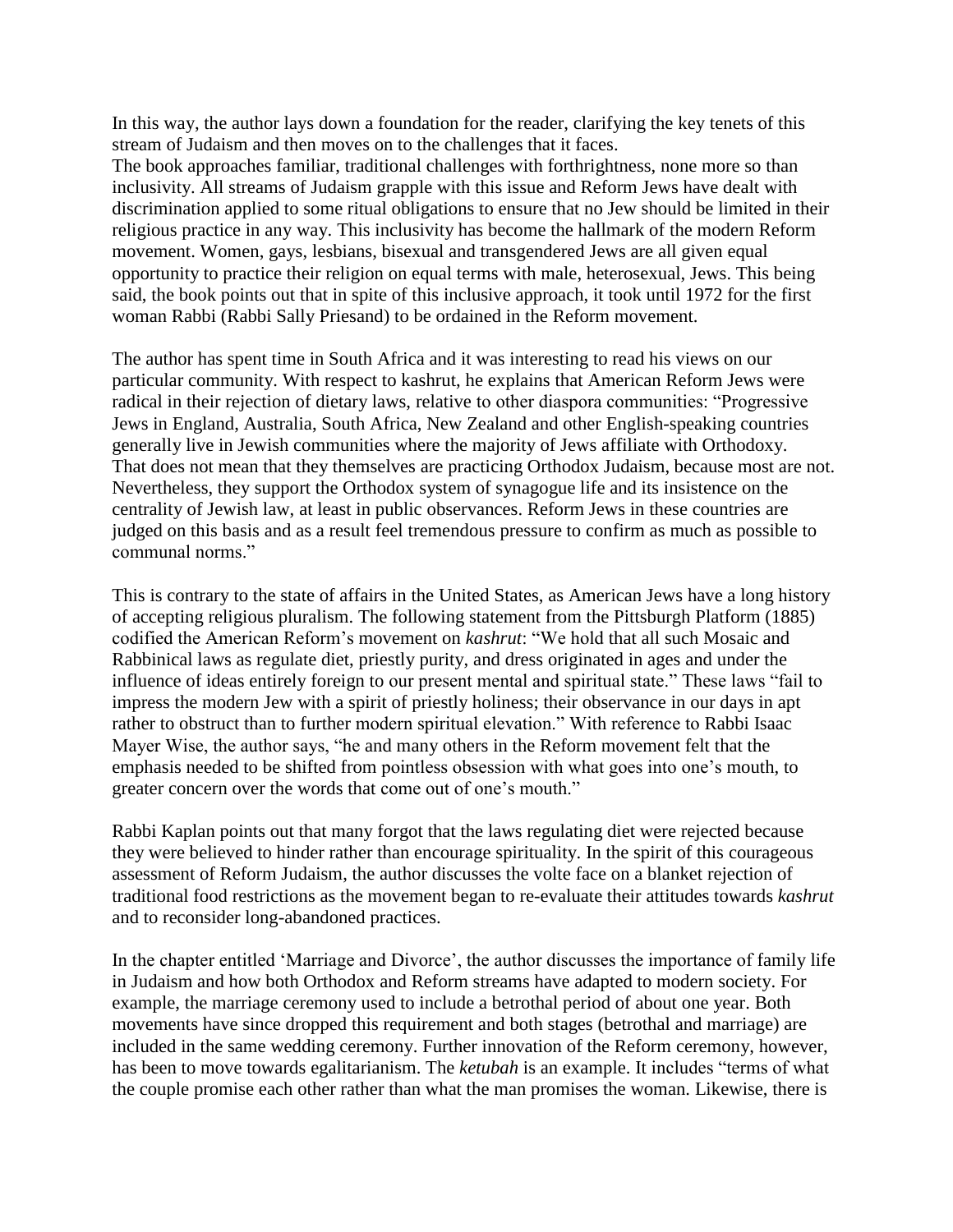an exchange of rings during the Reform wedding service." The question of whether it was permissible to exchange rings was discussed as early as 1871 at the Augsburg Synod.

The same chapter discusses the fact that in Reform Judaism, "there is a more open approach that is accepting of different types of alternative lifestyles." These include marriages between gay or lesbian couples. Kaplan explains that "in recent years, most Reform rabbis have come to accept the idea that sexual orientation is something we are born with or develops as a result of the complex interplay between a number of genetic, hormonal, and environmental influences at a young age."

This discussion is followed, inevitably, by one on intermarriage: "All the innovations pioneered and the changes accepted pale in comparison to the subject of intermarriage. According to Jewish law, a Jew is only permitted to marry another Jew." In the 1970s the Reform movement in America found that it had the highest rates of intermarried couples of all American Jewish denominations, partly because it was the least traditional and most tolerant. As a result in 1977, a demographer from Harvard, Elihu Bergman, extrapolated that the Jewish population in the United States would decline precipitously. This resulted in calls within the movement to reach out to unaffiliated and intermarried Jews in order to influence the "religious direction of intermarried couples, potentially influencing many to gravitate toward affiliation within a Reform temple." As a result the movement continued to encourage conversion to Judaism and also welcomed intermarried couples in which the non-Jewish partner had not converted.

Jewish divorce and the application of egalitarian principles is dealt with next in the chapter, where the Reform movement's determination to find fairness in traditional law around divorce is again highlighted. These changes have swept away the difficulties experienced by a woman whose husband refuses to grant her a *get*. Such a woman becomes *agunah* (a chained woman), and is prohibited from remarrying or even having sex with another man, because she is still married. Any children that result from subsequent relationships are considered *mamzerim*. "The Reform movement rejects this idea because the child would suffer from the sins of his or her parents."

Perennial questions around Jewish identity are dealt with in this book through the lens of Progressive Judaism. The author discusses the dilemma in American Jewry, explaining that because American Jews feel accepted in American society, they no longer feel that they are in exile. They have moved on from the belief that, post-World War II, their primary goal was the survival of the Jewish community. As a result, the primary cause supported by the American community was the State of Israel: "American Jews gave generously to any charity that represented an Israeli institution." Kaplan explains how this has changed: "But what resonated for those old enough to remember the news reports of Nazi atrocities or the miraculous victory of Israel over the Arab armies in June 1967 does not necessarily move those who were born after 1980. This has created a generation gap that threatens to undermine Jewish communal institutions, including those of the Reform movement."

Innovation is a marker of Progressive Jewry, and this book delves into some of the changes that have been implemented in line with the technological advances of the last century. Since 2009, American Reform Jewry has formally endeavoured to use the potential presented by modern